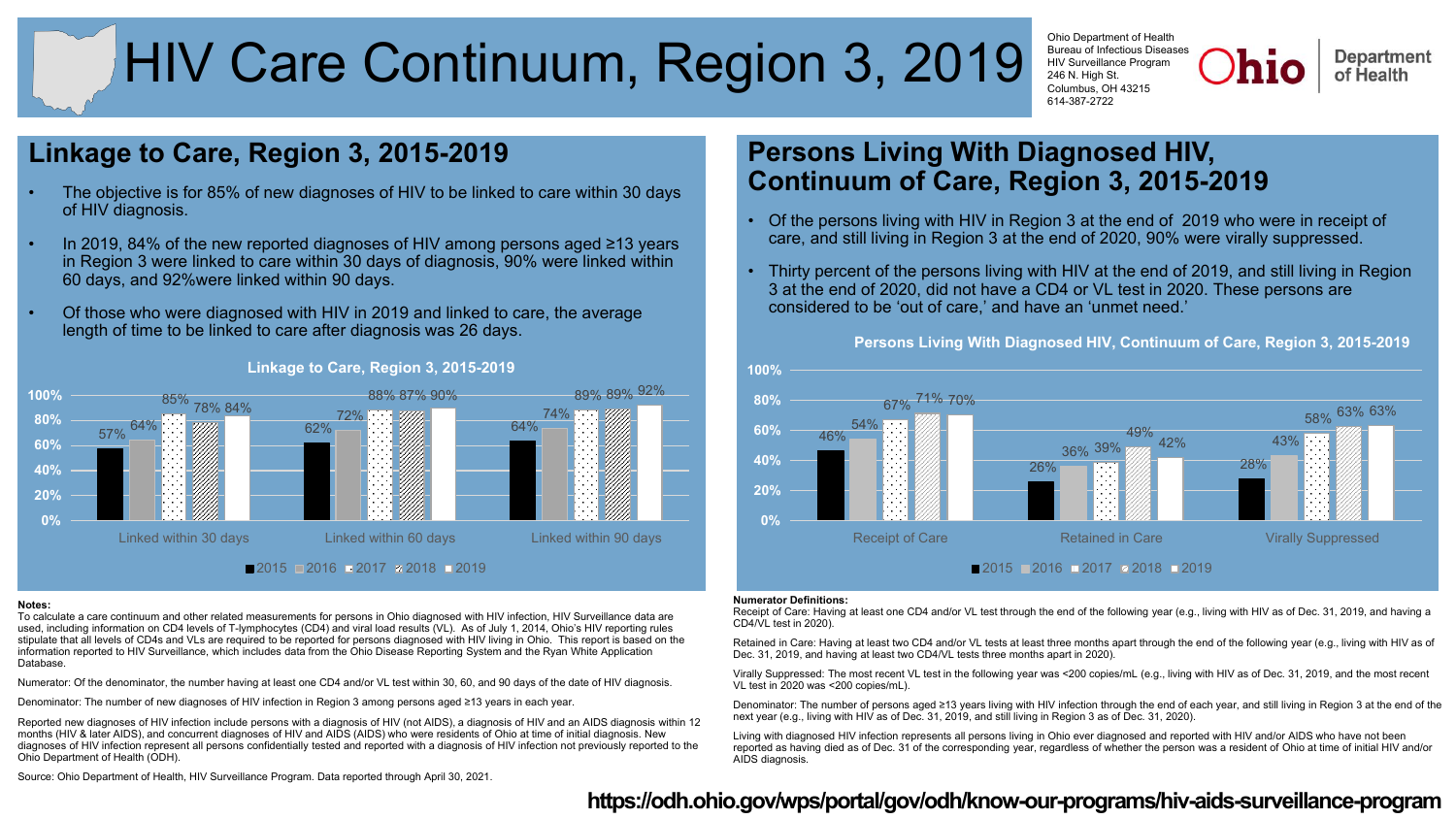|                                   | <b>Linkage to Care</b><br>2019 |                          |                |                          |                |                     |                |  |  |  |
|-----------------------------------|--------------------------------|--------------------------|----------------|--------------------------|----------------|---------------------|----------------|--|--|--|
|                                   |                                |                          |                |                          |                |                     |                |  |  |  |
| Sex at birth                      | <b>Numerator</b>               |                          |                |                          |                |                     |                |  |  |  |
|                                   | Linked w/in 30 days            |                          |                | Linked w/in 60 days      |                | Linked w/in 90 days |                |  |  |  |
|                                   | No.                            | $\frac{0}{0}$            | No.            | $\frac{0}{0}$            | No.            | $\frac{0}{0}$       |                |  |  |  |
| Male                              | 131                            | 83%                      | 140            | 89%                      | 144            | 92%                 | 157            |  |  |  |
| Female                            | 23                             | 85%                      | 25             | 93%                      | 26             | 96%                 | 27             |  |  |  |
| Age                               |                                |                          |                |                          |                |                     |                |  |  |  |
| $13 - 14$                         | $\blacksquare$                 | $\overline{\phantom{0}}$ | $\blacksquare$ | $\overline{\phantom{0}}$ | ۰              |                     | $\blacksquare$ |  |  |  |
| $15 - 19$                         | $\overline{7}$                 | 88%                      | $\overline{7}$ | 88%                      | $\overline{7}$ | 88%                 | 8              |  |  |  |
| $20 - 24$                         | 33                             | 79%                      | 35             | 83%                      | 36             | 86%                 | 42             |  |  |  |
| $25 - 29$                         | 36                             | 82%                      | 40             | 91%                      | 41             | 93%                 | 44             |  |  |  |
| $30 - 34$                         | 24                             | 89%                      | 25             | 93%                      | 27             | 100%                | 27             |  |  |  |
| $35 - 39$                         | 16                             | 89%                      | 18             | 100%                     | 18             | 100%                | 18             |  |  |  |
| 40-44                             | $\overline{7}$                 | 70%                      | 8              | 80%                      | 8              | 80%                 | 10             |  |  |  |
| 45-49                             | 10                             | 83%                      | 11             | 92%                      | 12             | 100%                | 12             |  |  |  |
| 50-54                             | $\overline{7}$                 | 88%                      | $\overline{7}$ | 88%                      | $\overline{7}$ | 88%                 | 8              |  |  |  |
| 55-64                             | 8                              | 89%                      | 8              | 89%                      | 8              | 89%                 | 9              |  |  |  |
| $65+$                             | 6                              | 100%                     | 6              | 100%                     | 6              | 100%                | 6              |  |  |  |
| <b>Race/Ethnicity</b>             |                                |                          |                |                          |                |                     |                |  |  |  |
| American Indian/Alaska Native     | $\blacksquare$                 |                          |                |                          |                |                     | $\blacksquare$ |  |  |  |
| Asian/Pacific Islander            | $\overline{2}$                 | 100%                     | $\overline{2}$ | 100%                     | $\overline{2}$ | 100%                | $\overline{2}$ |  |  |  |
| Black/African-American            | 92                             | 81%                      | 100            | 88%                      | 105            | 92%                 | 114            |  |  |  |
| Hispanic/Latino                   | 18                             | 90%                      | 19             | 95%                      | 19             | 95%                 | 20             |  |  |  |
| White                             | 41                             | 89%                      | 42             | 91%                      | 42             | 91%                 | 46             |  |  |  |
| Multi-race                        | 1                              | 50%                      | $\overline{2}$ | 100%                     | $\overline{2}$ | 100%                | $2^{\circ}$    |  |  |  |
| <b>Transmission Category</b>      |                                |                          |                |                          |                |                     |                |  |  |  |
| Male-to-male sexual contact       | 89                             | 86%                      | 95             | 92%                      | 97             | 94%                 | 103            |  |  |  |
| Male IDU                          | $\overline{2}$                 | 100%                     | $\overline{2}$ | 100%                     | $\overline{2}$ | 100%                | $\overline{2}$ |  |  |  |
| Male-to-male sexual contact & IDU | 6                              | 100%                     | 6              | 100%                     | 6              | 100%                | $6\phantom{1}$ |  |  |  |
| Male heterosexual contact         | 6                              | 86%                      | $\,6\,$        | 86%                      | 6              | 86%                 | $\overline{7}$ |  |  |  |
| Male other/unknown                | 28                             | 72%                      | 31             | 79%                      | 33             | 85%                 | 39             |  |  |  |
| Female IDU                        | $\overline{2}$                 | 67%                      | $\overline{2}$ | 67%                      | 3              | 100%                | $\mathbf{3}$   |  |  |  |
| Female heterosexual contact       | 17                             | 89%                      | 19             | 100%                     | 19             | 100%                | 19             |  |  |  |
| Female other/unknown              | 4                              | 80%                      | 4              | 80%                      | 4              | 80%                 | 5              |  |  |  |
| <b>Total</b>                      | 154                            | 84%                      | 165            | 90%                      | 170            | 92%                 | 184            |  |  |  |

### **Notes:**

Numerator: Of the denominator, the number having at least one CD4 and/or VL test within 30, 60, and 90 days of the date of HIV diagnosis.

Denominator: The number of new diagnoses of HIV infection in Region 3-Part A-Cleveland among persons aged ≥13 years in each year.

Reported new diagnoses of HIV infection include persons with a diagnosis of HIV (not AIDS), a diagnosis of HIV and an AIDS diagnosis within 12 months (HIV & later AIDS), and concurrent diagnoses of HIV and AIDS (AIDS) who were residents of Ohio at time of initial diagnosis.

Male and female refer to sex assigned at birth.

Hispanics/Latinos may be of any race. In this report, persons with a race of American Indian/Alaska Native, Asian/Pacific Islander, Black/African-American, White, or Multi-race are not Hispanic. Asian/Pacific Islander includes Native Hawaiians.

Transmission categories are mutually exclusive, hierarchical categories defined by the CDC and system-calculated using sex at birth and risk factor history to determine mode of transmission. A person with multiple risks is only represented in the highest category based on the CDC hierarchical algorithm. Thus, transgender women are included in the male-to-male sexual contact transmission category if assigned male at birth and risk factor history indicates sex with males. Please note this is for the categorization of HIV transmission categories only and not to describe sexual orientation. Part A-Cleveland/Region 3: Ashtabula, Cuyahoga, Geauga, Lake, Lorain, Medina Counties.

Dash (–) indicates no cases were reported for the given category. Small numbers should be interpreted with caution.

Source: Ohio Department of Health, HIV Surveillance Program. Data reported through April 30, 2021.